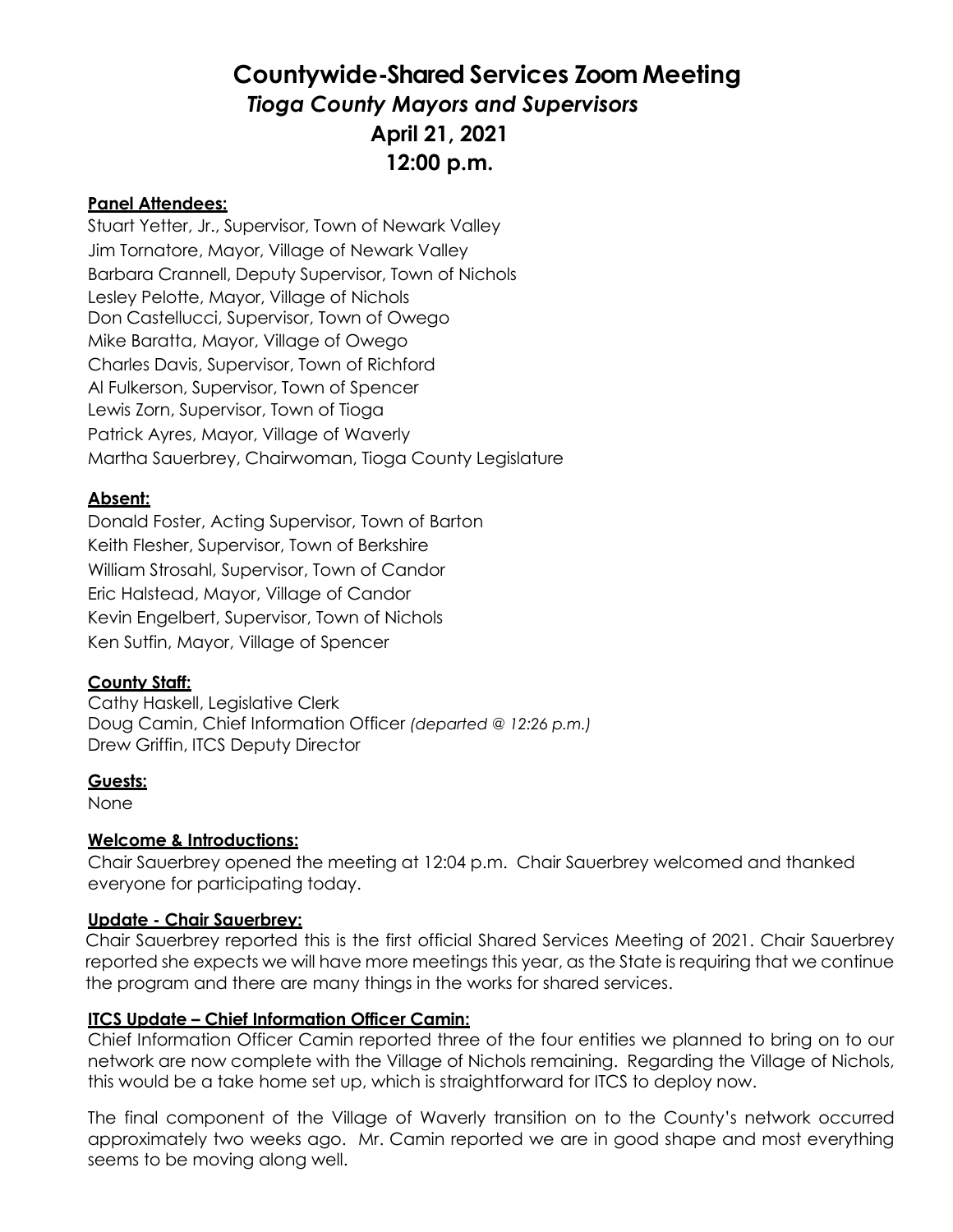Going forward, the plan is to start the discussion and planning for bringing the Village of Owego and Town of Candor on to the County's network.

Mr. Camin reported he received confirmation from the State that they are going to be doing another round of Local Government Efficiency (LGE) grant funding, as they did originally. Mr. Camin reported this funding pays for the vast majority of the hardware that goes into the respective upgrades. For the municipalities who have already participated with their phone systems, these systems were completely funded by the State grant. The idea is that the State produces a funding stream that will pay for all the capital expenditures that are necessary to get everything running.

The plan going into the summer months is to submit an LGE grant application by July for the Village of Owego and potentially the Town of Candor. For other interested municipalities, ITCS is available to discuss the feasibility of inclusion. Village of Newark Valley Mayor Tornatore reported he has expressed interest for the Village of Newark Valley. Mr. Camin reported the challenge has always been the feasibility of the cost perspective connecting to the County's network. Currently, this has not been worked out yet. Chair Sauerbrey reported with the broadband initiative it might be possible to have a plan for this by next year.

Mr. Camin reported last year, through Southern Tier Network, a comprehensive broadband study was completed with Yates, Schuyler, Steuben, Chemung, and Tioga Counties. All of these counties have large service areas where Southern Tier Network covers most of the geography of the county already. All counties contributed funding towards the study, as well as Southern Tier Network. In Tioga County, the Tioga County IDA paid for the study with the idea this has economic development impact in the future. Our timing turned out to be good because the results of the study was the identification of areas that still lack broadband access. Relative to the other counties, Tioga County's broadband penetration is high and mostly due to Haefle in Spencer and Candor that covers geographical areas that other providers are unable to cover. The result of the study itself was a construction proposal ready set of documents that includes address points that we know do not have broadband service and a plan for building Southern Tier Network out to these locations.

With all the Federal Stimulus funding and a particular focus potentially on broadband buildout, Tioga County is in an advantageous position because we have this set of comprehensive documents identifying our needs and we have an entity in Southern Tier Network that is capable of doing it using available municipal dollars.

Chair Sauerbrey reported the Federal government has been discussing broadband funding, but we do not have a clear understanding what this involves. For instance, who receives the funding, does the amount of Federal Stimulus funding include broadband funding, or is this a separate funding initiative. It is believed there is a second initiative and the Stimulus funding is separate from the big infrastructure package currently in discussion.

Chair Sauerbrey reported the students in the Tioga Central School District could not access the Internet to do their schoolwork remotely, in addition to the other outlying areas in the Towns of Owego, Nichols, and Tioga that are also unable to access a good connection.

ITCS Deputy Director Griffin reported there are approximately 940 households identified in Tioga County that are unserved and this is a critical number. Chair Sauerbrey inquired as to whether private developers could have access to the broadband initiative funding that could possibly benefit areas such as Newark Valley. Mr. Camin reported the cost of construction is not as much of a problem for the private developer as is the cost of carrying the fiber line with pole attachments, tree cutting and various similar extraneous charges associated with overall maintenance, therefore, may not be financially viable. However, this is where a partnership with Southern Tier Network would be ideal.

Village of Newark Valley Mayor Tornatore inquired as to whether there would be interest by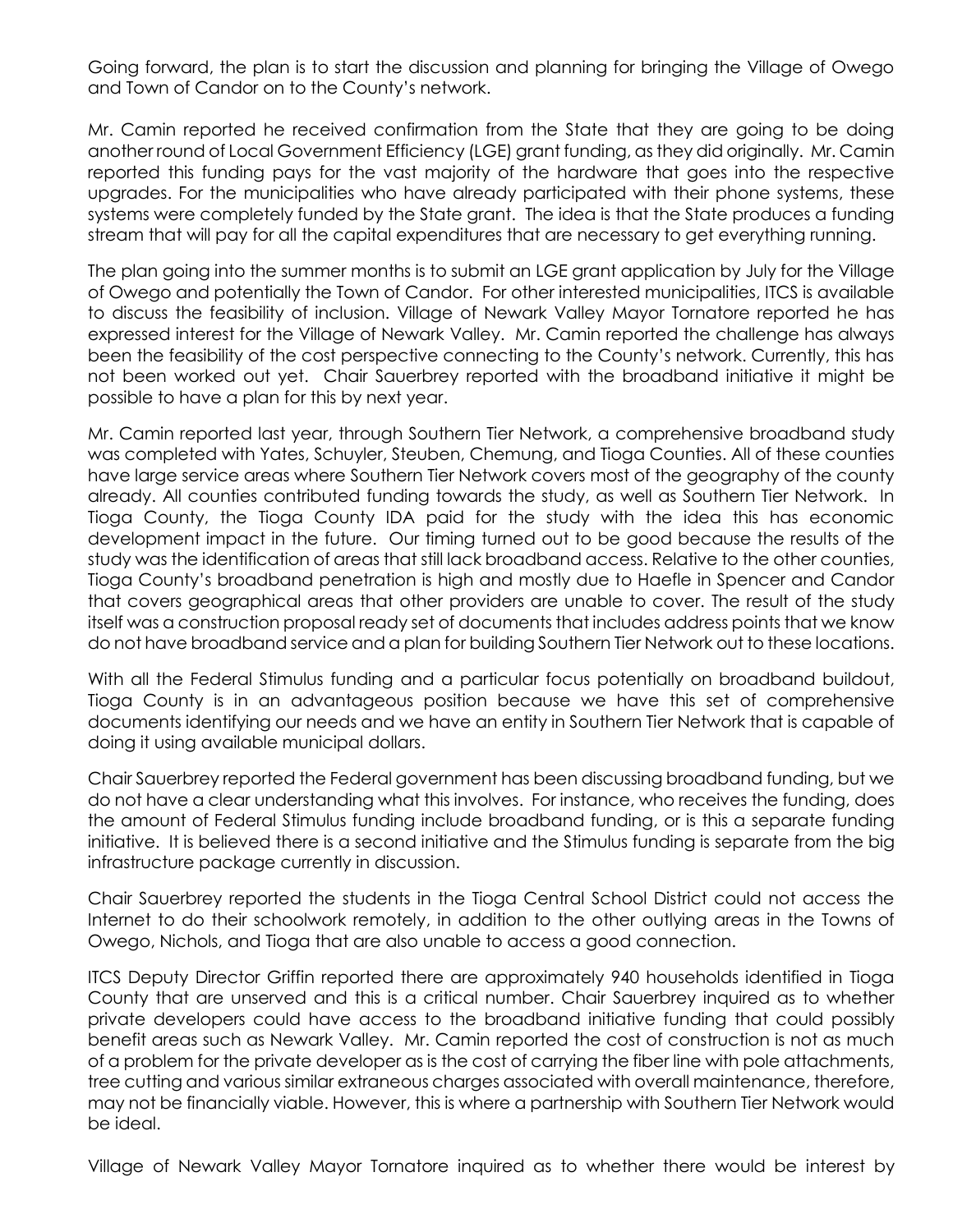Southern Tier Network to work with a private developer. Mr. Camin reported Southern Tier Network is definitely interested as the product of the broadband study is to pursue funding opportunities to construct the buildouts of these networks. Southern Tier Network intends to show some of the data to private developers to determine their level of interest. Mayor Tornatore further inquired as to whether the whole 96 corridor is attached to the hub at 56 Main Street, Owego, NY. Mr. Camin reported, yes, and stated the 96 corridor runs all the way up to Coddington Road and then over to Cornell University.

Chair Sauerbrey inquired as to whether it is feasible to have a Shared Services Plan ready to submit in December 2021. Mr. Camin reported the Local Government Efficiency (LGE) Grants through the Department of State are available for submission in July with awards announced in December; therefore, we could apply for the LGE Grant for the Village of Owego and Town of Candor. Mr. Camin reported any spending incurred from April 1, 2021 is eligible for the LGE grant prior to submission in July.

## **Other:**

 *Town of Nichols Representative –* Chair Sauerbrey reported Barbara Crannell, Town of Nichols Deputy Supervisor, would be the official representative for the Town of Nichols on the Shared Services Panel. *ACTION: Chair Sauerbrey requested Town of Nichols Supervisor Engelbert sign a proxy letter* 

*indicating Deputy Supervisor Crannell will be the official representative acting in his stead at all future Shared Services Meetings.* 

- *Paper Shredding Shared Service –* Chair Sauerbrey reported the Tioga County Clerk has garnered interest from three municipalities who are interested in possibly sharing papershredding services through our local vendor. The County Clerk is currently gathering additional information for discussion at our next meeting.
- *Code Enforcement Shared Service –* Chair Sauerbrey reported this started out as a shared service topic of discussion and was referred to the Council of Governments (COG) for further discussion. During this time, a code enforcement feasibility study was done and this is still a viable issue noting several municipalities are struggling to maintain code enforcement officers. Chair Sauerbrey reported this topic would be addressed at our next meeting.
- *Marijuana Legislation –* Chair Sauerbrey reported this is not an area that the County is really involved in nor is this a shared service, but we can take this opportunity to talk about this topic. Chair Sauerbrey reported the legislation passed and is currently in effect. There are several areas pertaining to the towns and villages and provides an opportunity for municipalities to opt-out. Discussion ensued with several mayors, supervisors noting every community is different, and that nobody is going to judge the decisions rendered as the rest of New York State is doing the same process. Municipalities have until December 31, 2021 to opt-out.
- *FCC 10-digit Dialing –* As a point of information only, as this is also not a shared service, ITCS Deputy Director Griffin reported that as of April 24<sup>th</sup> local 10-digit dialing will go into effect in our area code and will become mandatory as of October 24<sup>th</sup>. If you are calling within the 607 area code, you will be required to dial the area code. This is changing due to the approved FCC Order for three-digit (988) dialing for the National Prevention Suicide Hotline. This will affect the re-programming of all calling and faxing systems, as well as re-programming personal contacts on mobile phones.

*ACTION: Chair Sauerbrey will send the notification to Mayor Tornatore who will distribute to the town supervisors and village mayors.* 

*UPDATE: Document sent to Mayor Tornatore, who in turn, emailed all town supervisors and village mayors on April 22, 2021.*